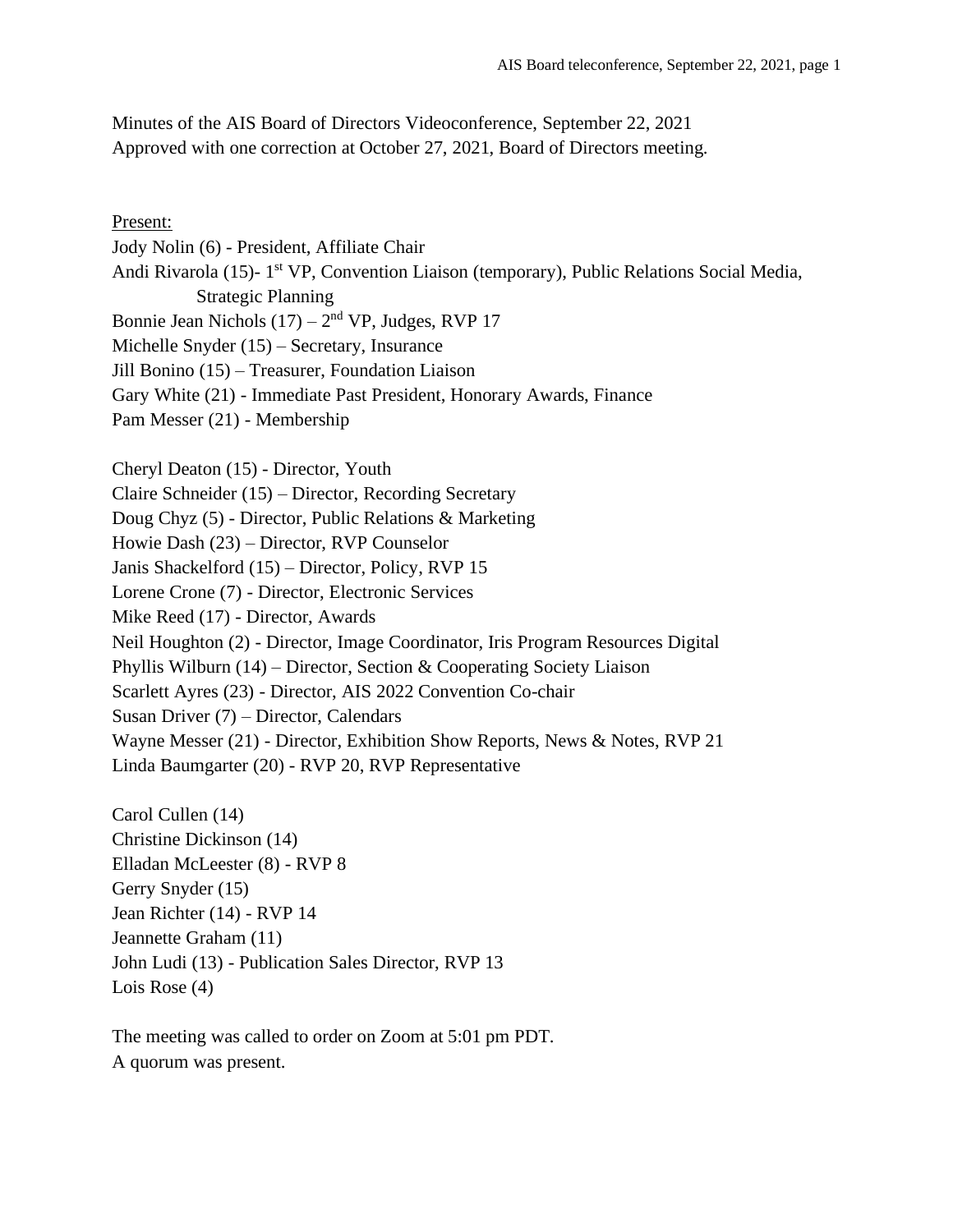1. Motion 1: to approve the minutes from the regular AIS Board Meeting, August 25, 2021. Motion by Cheryl Deaton and seconded by Phyllis Wilburn. Motion passed.

#### REPORTS

# 2. Awards - Mike Reed

An electronic report was submitted. Thank you to Gerry Snyder for his assistance in creating this year's AIS Ballot and tallying the votes. Total cost for the AIS Ballot printing and mailing was \$2099.50. Of the 360 votes cast, 157 were submitted on paper ballots (46%). Ten judges submitted Ballots with no votes. Eighty judges did not vote, an unusually high number.

Discussion: A suggestion was to add a box or set of lines on the AIS Ballot where judges could write an explanation about why they were unable to complete the Ballot. Bonnie Nichols will survey the regional judges training chairs about why any of their judges did not vote or submit this year's AIS Ballot. Judges who do not vote the Ballot for two years in a row are disqualified as judges. However, because of COVID distancing restrictions, AIS requirements for judges were suspended for 2020. Many judges were unable to complete their required hours of training in 2021, again, as a consequence of COVID. There might have been some confusion about the due date of the AIS Ballot because it was the same due date as the Symposium Ballot.

#### 3. Disaster Plan - Wayne Messer

The Disaster Plan needs a regular update. Wayne was asked to create a chain of command for maintaining the master list of people, their positions, and contact information for the Disaster Plan, the Directory in *Irises: The Bulletin*, and on the leadership page of the AIS website.

4. Foundation Liaison - Jill Bonino An electronic report, information only, was posted.

#### 5. Image Coordinator - Neil Houghton

An electronic report, information only, was posted.

This year was the first year that photos were required to complete the registration of an iris. This policy might have an impact on irises listed in the next AIS Ballot.

# 6. Iris Programs (digital resources) - Neil Houghton

An electronic report, information only, was posted.

There was praise for Neil's notes for interviewing hybridizers.

7. Legal Advisor - Dale Strauss (absent)

An electronic report was posted.

There was a discussion about which return address to use when communicating with the IRS.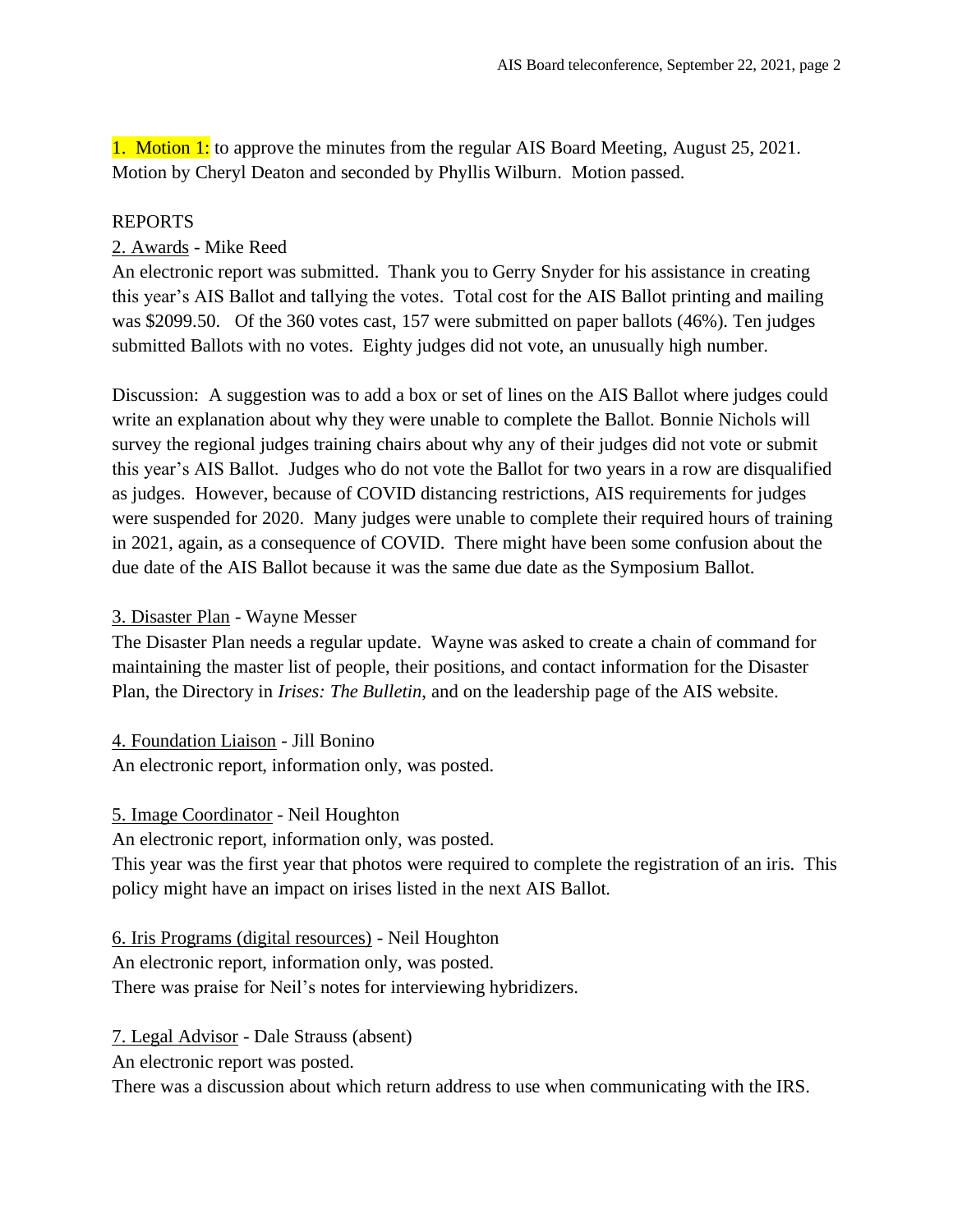#### 8. Policy - Janis Shackelford

No report was submitted.

The Policy Motions Index will be updated at the end of the year. Most of the motions this year dealt with the new *Handbook for Judges*.

# 9. Public Relations & Marketing - Doug Chyz

Two electronic reports were posted, information only. Doug added that he has been posting on many horticultural Facebook sites. "There have been positive Comments and Likes, even a couple of Loves, from members of every group posted to so far. Hopefully it may stimulate some interest in AIS by non-AIS members of the groups. There are over 100 non-AIS related Facebook groups with almost 180,000 members."

Total membership on iris related Facebook sites is 401,054. However, the total membership is likely less than that because some members probably belong to multiple iris sites. Doug made the point that many of these members do not belong to AIS and would be a source of new membership.

Bob Pries added information about the effort to save more than 700 large tubs of iris, some endangered species, when the owner was no longer able to care for them. Because there had been no directive from the owner, the fate of the irises ended up in court. To prevent the heartache of losing a lifelong collection of irises, it was suggested that each of us make it clear to our heirs where our irises are located, how they should be distributed, and who should be in charge.

10. Recording Secretary - Claire Schneider No report was submitted.

11. Secretary - Michelle Snyder No report was submitted.

# 12. Section & Cooperating Societies - Phyllis Wilburn

An electronic report was submitted, information only. Communication with the presidents of the sections and societies continues to be a challenge. The representative to the AIS Nominating Committee will be Phyllis.

OLD BUSINESS 13. Judges Handbook - Bonnie Nichols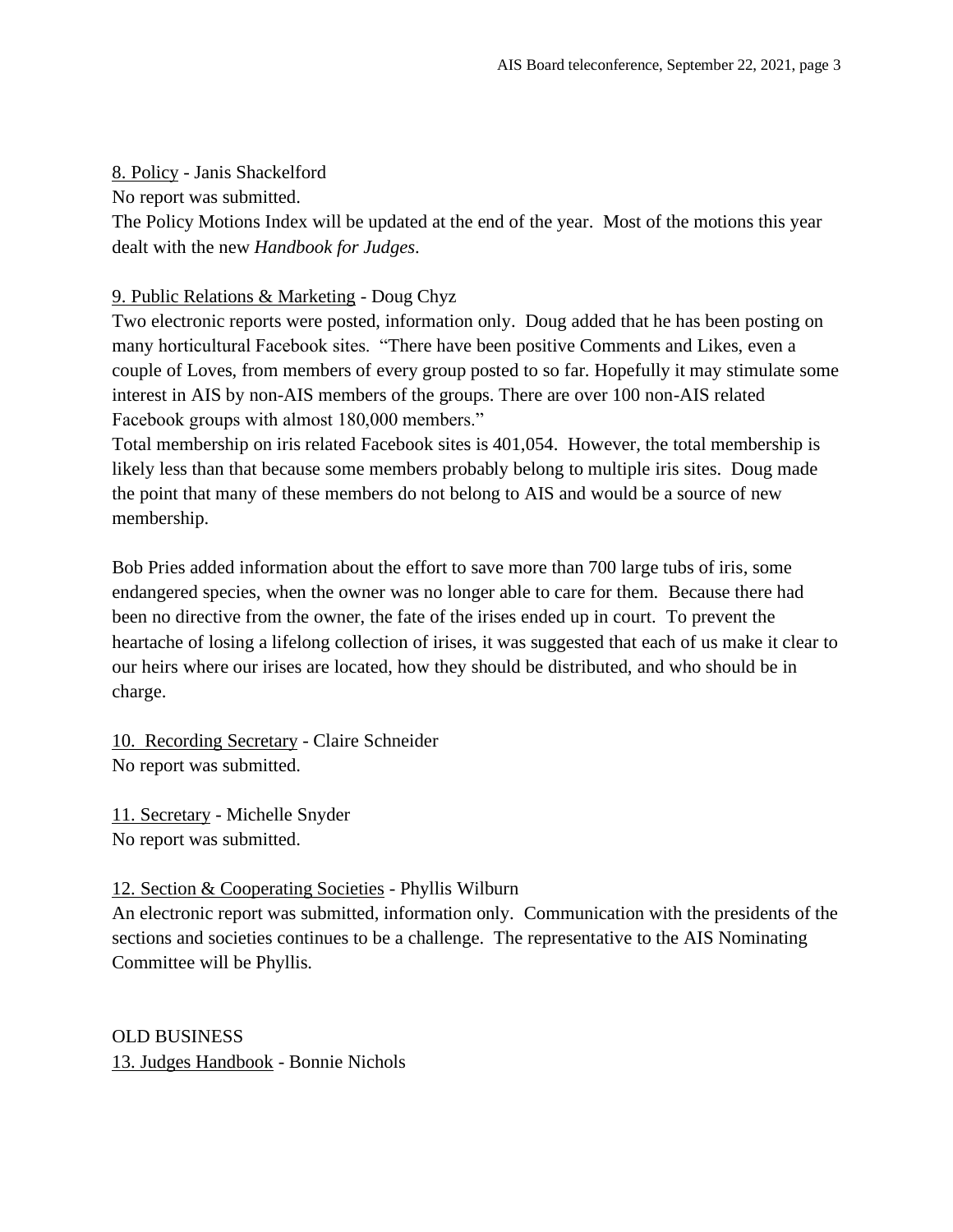John Ludi reported that 18 copies of the *Handbook for Judges,* edition 8, have been mailed and five more have been ordered. Feedback about the new *Handbook* has been mixed. Claire Schneider reported that she is working on a version of the *Handbook* that highlights significant changes from the previous edition. Andi Rivarola has completed the colorized version of ten chapters, including high-definition photos.

At this time, there is no mechanism to count the number of times the *Handbook* or chapter has been downloaded.

# 14. The 2022 Convention Committee - Howie Dash

The budget and registration form are almost finished, ready to be approved by the Mesilla Valley Iris Society. Publicity for the Convention will go into *Tall Talk* magazine, News & Notes, and the fall edition of *Irises: The Bulletin*. There will be registration options: full convention and ala carte for the bus tours and banquets.

Motion 2: to approve \$2650 to cover the expense of the AV equipment for the AIS Board meeting Monday and Tuesday (at the 2020 Convention). Motion by Andi Rivarola and seconded by Gary White. Motion carried.

Discussion: The amount covers the cost of the renting the AV equipment, a stand-by technician in case of malfunction of any equipment, a surcharge, and New Mexico taxes.

# 15. Fall Report Schedule - Jody Nolin

There were no changes to the posted schedule. The spring schedule of reports will be addressed by the next AIS president. Michelle Snyder will email reminders to those people whose reports are due at the October meeting.

# NEW BUSINESS

# 16. Website Report preview - Wayne Messer

Wayne asked what the Board would like to learn about the website so it can be included in the Website Report scheduled for the October. For example, the number of hits per topic. Wayne suggested a survey posted in AISTalk about the website.

# 17. Fiscal Year Ending - Michelle Snyder

September  $30<sup>th</sup>$  is the last day of this fiscal year. All invoices and other money matters need to be submitted to Michelle no later than Sunday, September  $26<sup>th</sup>$ .

18. Website Storage with Host Papa - Lorene Crone